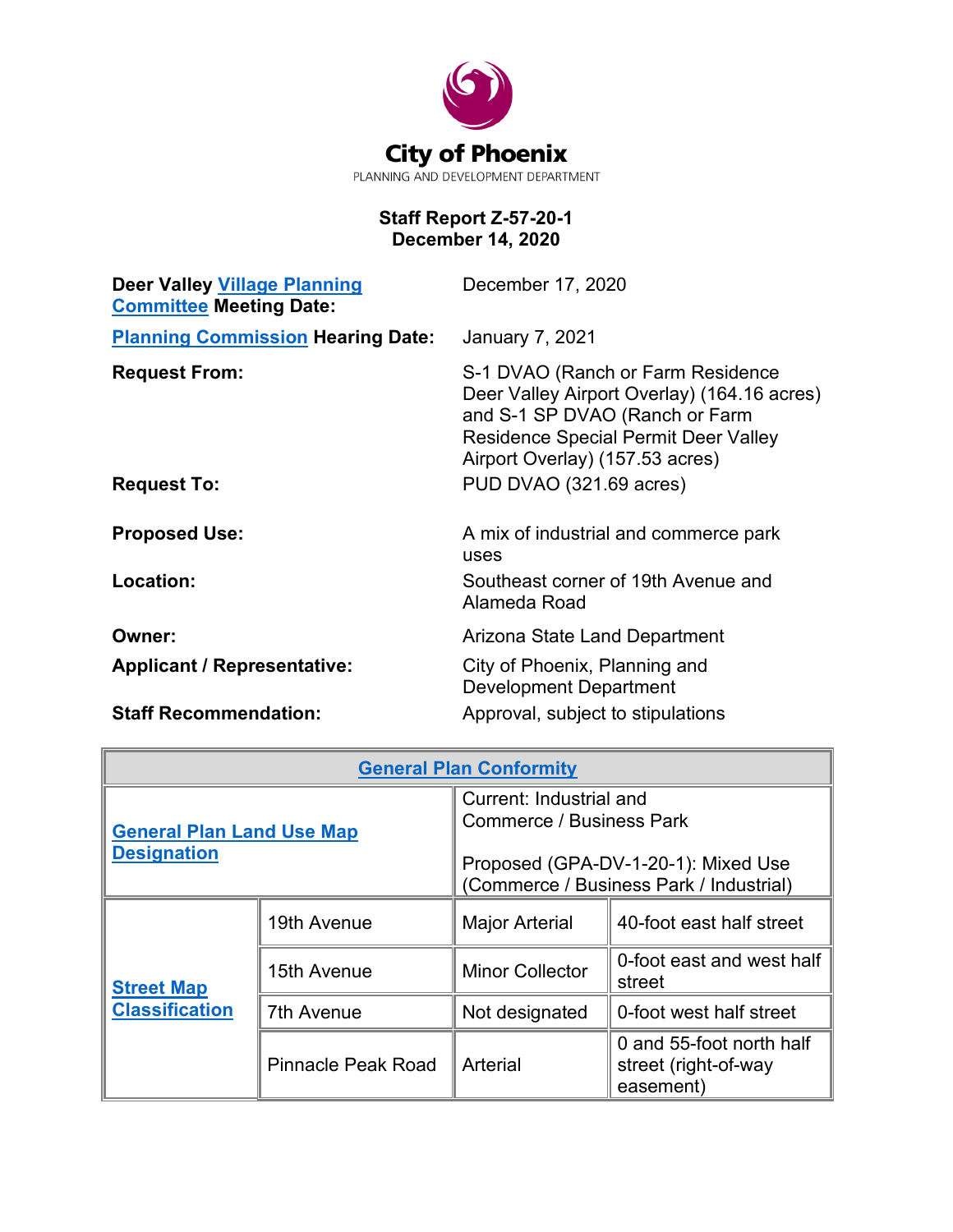|                                                                                                                                                                                                                                                                                                                                                                                                                                                                                                    | Alameda Road                                                                                                                                                                                                               | Not designated | 0-foot south half street              |  |  |  |  |
|----------------------------------------------------------------------------------------------------------------------------------------------------------------------------------------------------------------------------------------------------------------------------------------------------------------------------------------------------------------------------------------------------------------------------------------------------------------------------------------------------|----------------------------------------------------------------------------------------------------------------------------------------------------------------------------------------------------------------------------|----------------|---------------------------------------|--|--|--|--|
|                                                                                                                                                                                                                                                                                                                                                                                                                                                                                                    | <b>Sarah Bass Place</b>                                                                                                                                                                                                    | Not designated | 0-foot north and south<br>half street |  |  |  |  |
| STRENGTHEN OUR LOCAL ECONOMY CORE VALUE; MANUFACTURING /<br>INDUSTRIAL DEVELOPMENT; LAND USE PRINCIPLE: Support the expansion of<br>industrial zoning in targeted industrial areas.                                                                                                                                                                                                                                                                                                                |                                                                                                                                                                                                                            |                |                                       |  |  |  |  |
| The proposed PUD permits commerce park and industrial uses in area designated for<br>these types of uses.                                                                                                                                                                                                                                                                                                                                                                                          |                                                                                                                                                                                                                            |                |                                       |  |  |  |  |
| STRENGTHEN OUR LOCAL ECONOMY CORE VALUE; JOB CREATION<br>(EMPLOYERS); LAND USE PRINCIPLE: Support General Plan Land Use Map<br>and zoning changes that will facilitate the location of employment generating<br>uses in each of the designated employment centers.<br>The proposed PUD will reinforce the location as a destination for employment uses<br>within the Deer Valley Major Employment Center.                                                                                         |                                                                                                                                                                                                                            |                |                                       |  |  |  |  |
| STRENGTHEN OUR LOCAL ECONOMY CORE VALUE; AIRPORTS; LAND USE<br>PRINCIPLE: Continue to carefully monitor and evaluate all future land uses<br>around the airports, protecting the airport from incompatible development that<br>could pose a safety hazard to aircraft passengers, or to individuals living or<br>residing in those areas.<br>The proposed PUD restricts residential land uses and establishes a land use mix that<br>will be compatible with the Deer Valley Airport's operations. |                                                                                                                                                                                                                            |                |                                       |  |  |  |  |
| <b>BUILD THE SUSTAINABLE DESERT CITY CORE VALUE; TREES AND SHADE;</b><br>DESIGN PRINCIPLE: Integrate trees and shade into the design of new<br>development and redevelopment projects throughout Phoenix.                                                                                                                                                                                                                                                                                          |                                                                                                                                                                                                                            |                |                                       |  |  |  |  |
|                                                                                                                                                                                                                                                                                                                                                                                                                                                                                                    | The PUD contains development standards and guidelines that require a significant<br>landscape setback along the perimeter streets. This landscape setback will provide<br>for a double row of trees adjacent to sidewalks. |                |                                       |  |  |  |  |
| <b>Applicable Plans, Overlays, and Initiatives</b>                                                                                                                                                                                                                                                                                                                                                                                                                                                 |                                                                                                                                                                                                                            |                |                                       |  |  |  |  |
| Deer Valley Airport Overlay District: See Background Item No. 4                                                                                                                                                                                                                                                                                                                                                                                                                                    |                                                                                                                                                                                                                            |                |                                       |  |  |  |  |
| Deer Valley Major Employment Center: See Background Item No. 5                                                                                                                                                                                                                                                                                                                                                                                                                                     |                                                                                                                                                                                                                            |                |                                       |  |  |  |  |

**[Deer Valley Village Character Plan:](https://www.phoenix.gov/villagessite/Documents/pdd_pz_pdf_00472.pdf)** See Background Item No. 11

**Tree and [Shade Master Plan:](https://www.phoenix.gov/parks/parks/urban-forest/tree-and-shade)** See Background Item No. 12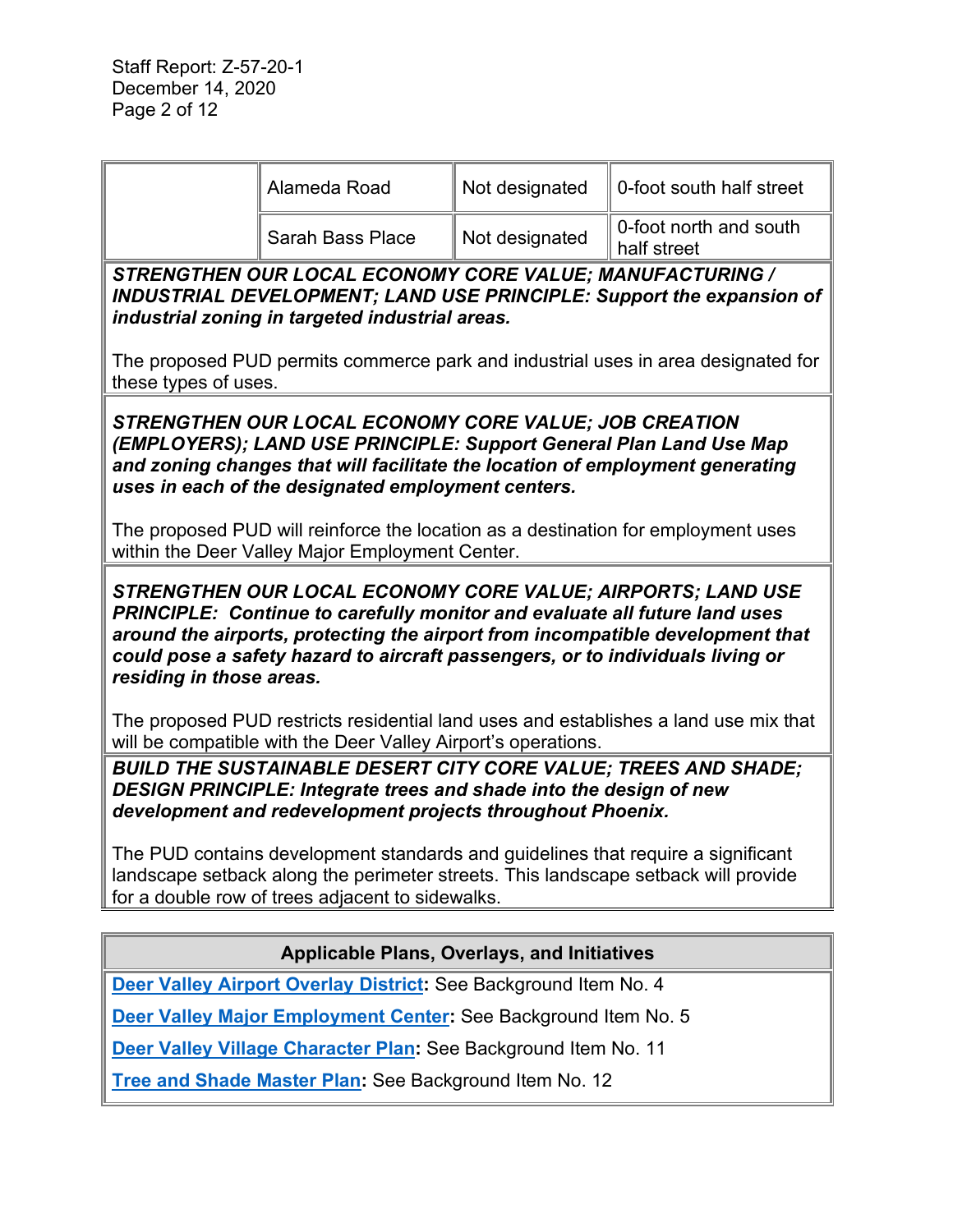Staff Report: Z-57-20-1 December 14, 2020 Page 3 of 12

**[Complete Streets Guidelines:](https://www.phoenix.gov/streets/complete-streets-program) See Background Item No. 13** 

**[Reimagine Phoenix:](https://www.phoenix.gov/publicworks/reimagine)** See Background Item No. 14

#### **Background/Issues/Analysis**

#### **PROPOSAL**

1. This request is to rezone approximately 321.69 acres at the southeast corner of 19th Avenue and Alameda Road from S-1 DVAO (Ranch or Farm Residence, Deer Valley Airport Overlay District) (164.16 acres) and S-1 SP DVAO (Ranch or Farm Residence, Special Permit, Deer Valley Airport Overlay District) (157.53 acres) to PUD DVAO (Planned Unit Development, Deer Valley Airport Overlay District).

The PUD provides a zoning and regulatory framework to permit a mix of commerce park and industrial land uses. The subject property is State Trust Land and is managed by the Arizona State Land Department (ASLD). The ASLD, in partnership with the City of Phoenix, has identified strategically located parcels that are positioned to provide maximum benefit to the Trust's Beneficiaries when auctioned. Proceeds from ASLD auctions go to a variety of beneficiaries including public schools and the state's public universities. The subject property's proximity to the Deer Valley Airport and Interstate 17 Freeway position it well for future investment.

## **EXISTING SITE CONDITION**

2. The northern portion of the site is vacant while the southern portion of the site is occupied with improvements and subject to ASLD Commercial Lease No. 03- 053542 to Exponent of Delaware, Inc. through January 16, 2028. Exponent operates their Test and Engineering Center (TEC) on the site where they maintain "a vehicle proving ground and full-scale crash facility and nearly 27,000 square feet of high-bay space used in the evaluation of everything from sports equipment to large-format electric vehicle batteries" (Source: www.exponent.com). Exhibit B attached to this report is an aerial map of the subject property and surrounding area.

## **GENERAL PLAN LAND USE MAP DESIGNATIONS, LAND USES AND ZONING**

3. The table below (Figure 1) provides a summary of the onsite and surrounding General Plan (GP) Land Use Map designations, existing land uses and zoning.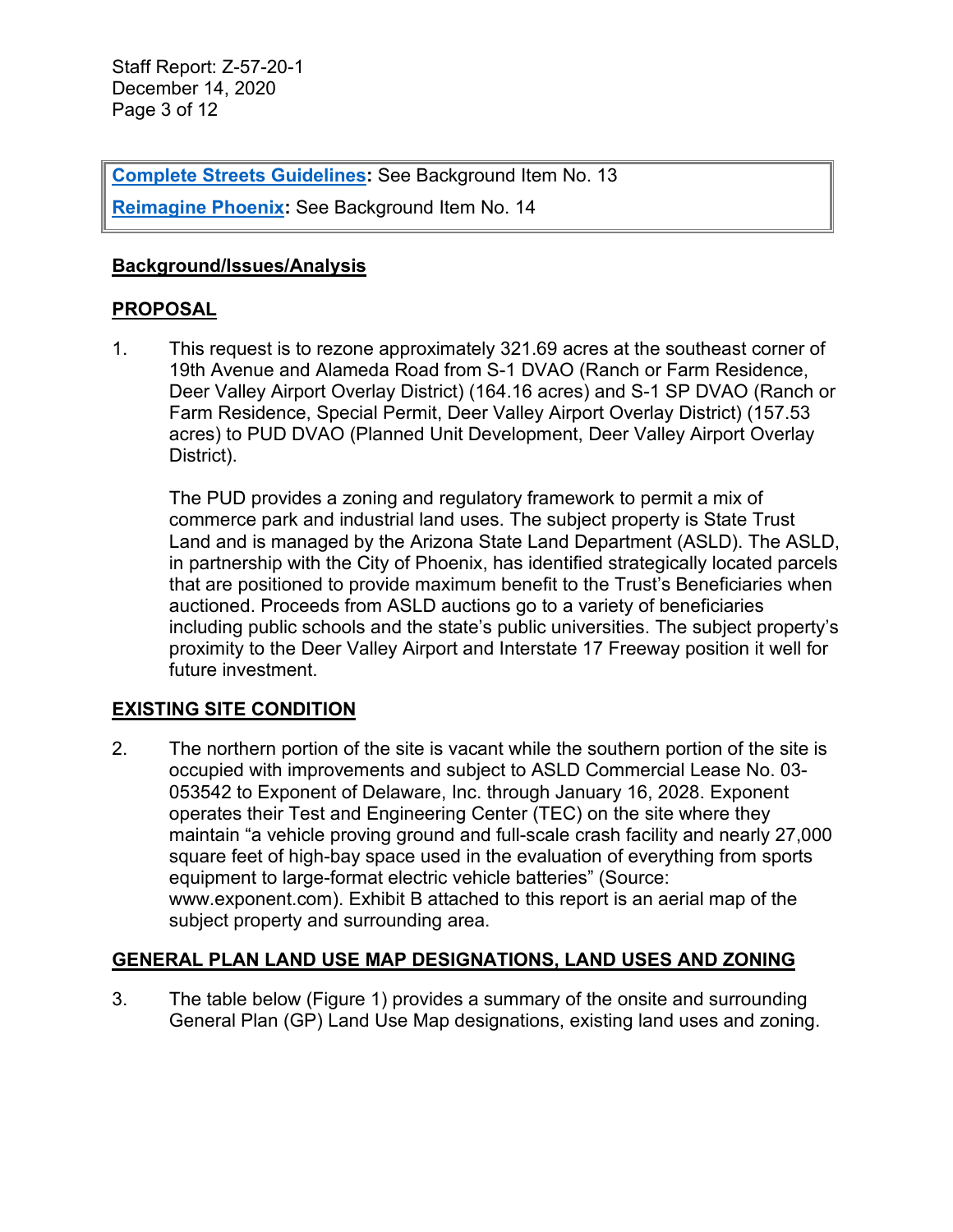| Location                                      | <b>GP Land Use</b>                         | <b>Existing Land Uses</b>                                                   | Zoning                                     |
|-----------------------------------------------|--------------------------------------------|-----------------------------------------------------------------------------|--------------------------------------------|
| On Site                                       | Commerce /<br>Business Park,<br>Industrial | Vacant, testing and engineering center                                      | S-1, S-1 SP                                |
| <b>North</b>                                  | Commerce /<br><b>Business Park</b>         | Towing, Vacant County Land,<br><b>Construction, County Residential</b>      | RU-43,<br>CP/GCP,<br>$S-1, A-1$            |
| South<br>(Across<br>Pinnacle<br>Peak<br>Road) | Industrial                                 | Industrial Park.<br>Commercial                                              | IND.PK.<br>CP/GCP                          |
| East                                          | Industrial                                 | Towing, Vacant                                                              | $A-1$ ,<br>CP/BP                           |
| West<br>(Across<br>19th<br>Avenue)            | Industrial,<br>Residential<br>$15+$        | Wholesale Growers, Warehouse / Office,<br>Commerce Park, Restaurants, Hotel | R-3A, A-1,<br>C-2, approved<br>C-2 HGT/WVR |

**Figure 1: Surrounding Land Use Designations, Land Use and Zoning**

The property's current General Plan Land Use Map designations only permit commerce park uses on the northern portion (163.68) of the site and industrial land uses on the southern portion (158.01 acres) of the site. A companion General Plan Amendment request (GPA-DV-1-20-1) proposes a Mixed Use land use designation of Commerce / Business Park / Industrial. This Mixed Use designation will allow commerce park and industrial land uses the flexibility to locate on any portion of the site in compliance with the PUD's development standards.

The southern half of the property, where the Exponent facility is located, is zoned S-1 with a Special Permit. The Special Permit was part of rezoning case Z-43-02 which established equivalency zoning for the subject property and surrounding properties when the City annexed them in 2002. The Special Permit permits the testing track in operation at the Exponent facility. The PUD contains permitted uses that allow for the ongoing operation of the Exponent facility.

The PUD's proposal for both commerce park and industrial land uses is consistent with the zoning on adjacent properties. The subject site is adjacent to property with either some portion of the property zoned Commerce Park or Light Industrial on all four sides.

## **DEER VALLEY AIRPORT OVERLAY DISTRICT**

4. The site falls within the boundaries of the Deer Valley Ariport Overlay District (DVAO). The City Council adopted the DVAO in 2006 to protect the health, safety and welfare of persons and property in the vicinity of Deer Valley Airport (DVA) and to protect the long term viability of DVA as a general aviation facility by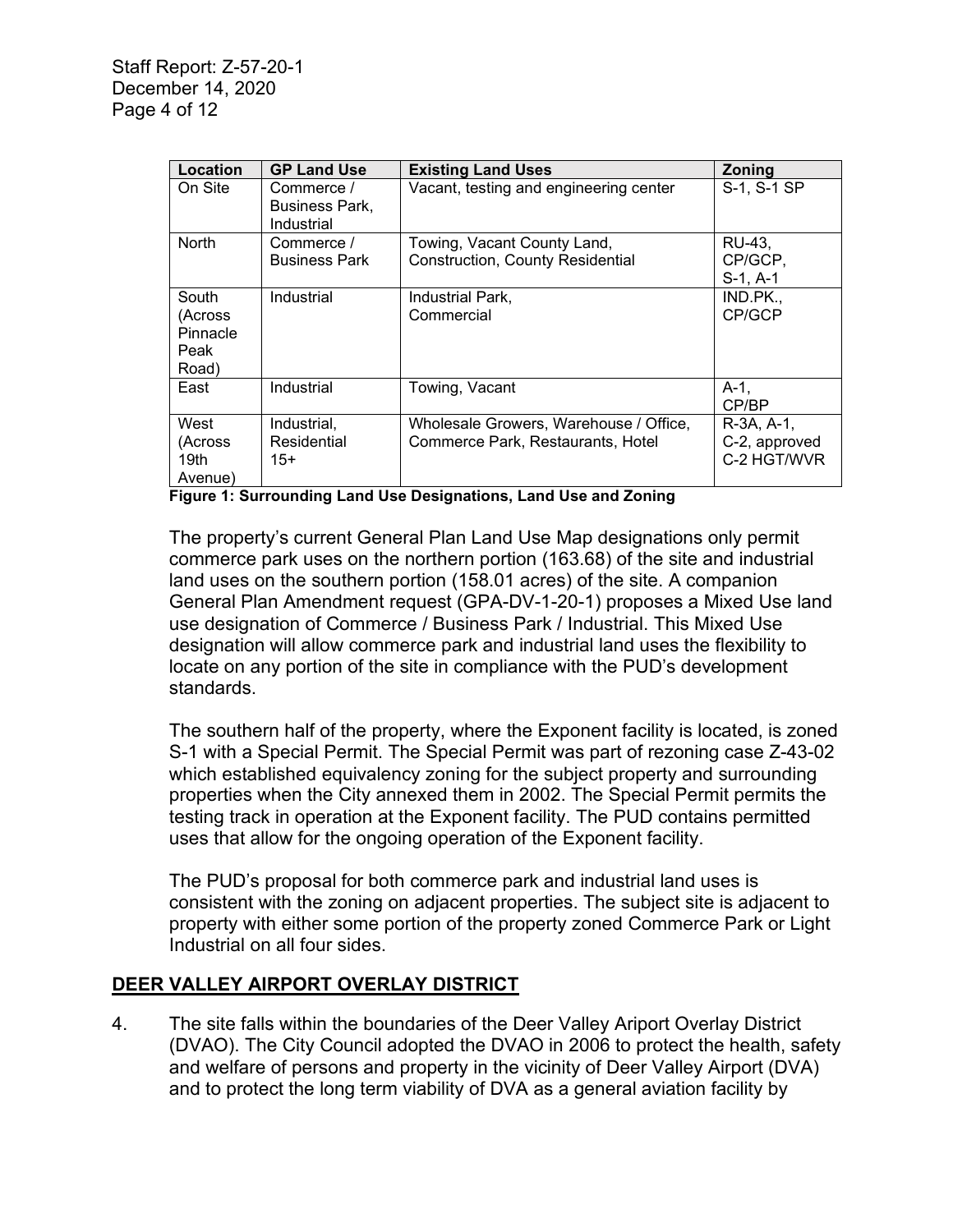Staff Report: Z-57-20-1 December 14, 2020 Page 5 of 12

> ensuring land use compatibility with airport operations, protecting navigable airspace from physical encroachment and requiring permanent notice of flight operations to property owners.

The DVAO establishes different regulatoary areas within its boundaries – Areas 1, 2 & 3. Area 1 of the DVAO places a restriction on residential development within A-1 zoned properties. Areas 2 & 3 have additional use restrictions and Area 3 has additional building height restrictions. The subject properties falls within the boundaries of Area 1. Figure 2 on the following page is a map of the boundaries of the DVAO Areas along with the subject property.

The proposed PUD will maintain and adhere to the the DVAO. The PUD's permitted use list is consistent with the DVAO's restrictions and goes even further to completely restrict residential land uses. The PUD's regulatory framework ensures that the property will develop in a manner that is compatible with the ongoing operations of the Deer Valley Airport.



**Figure 2: DVAO Areas (Source: ASLD)**

## **DEER VALLEY MAJOR EMPLOYMENT CENTER**

5. The subject site is located within one mile of the Interstate 17 Freeway and within the Deer Valley Major Employment Center. The proposed PUD will position the site to add additional employment opportunities within the employment center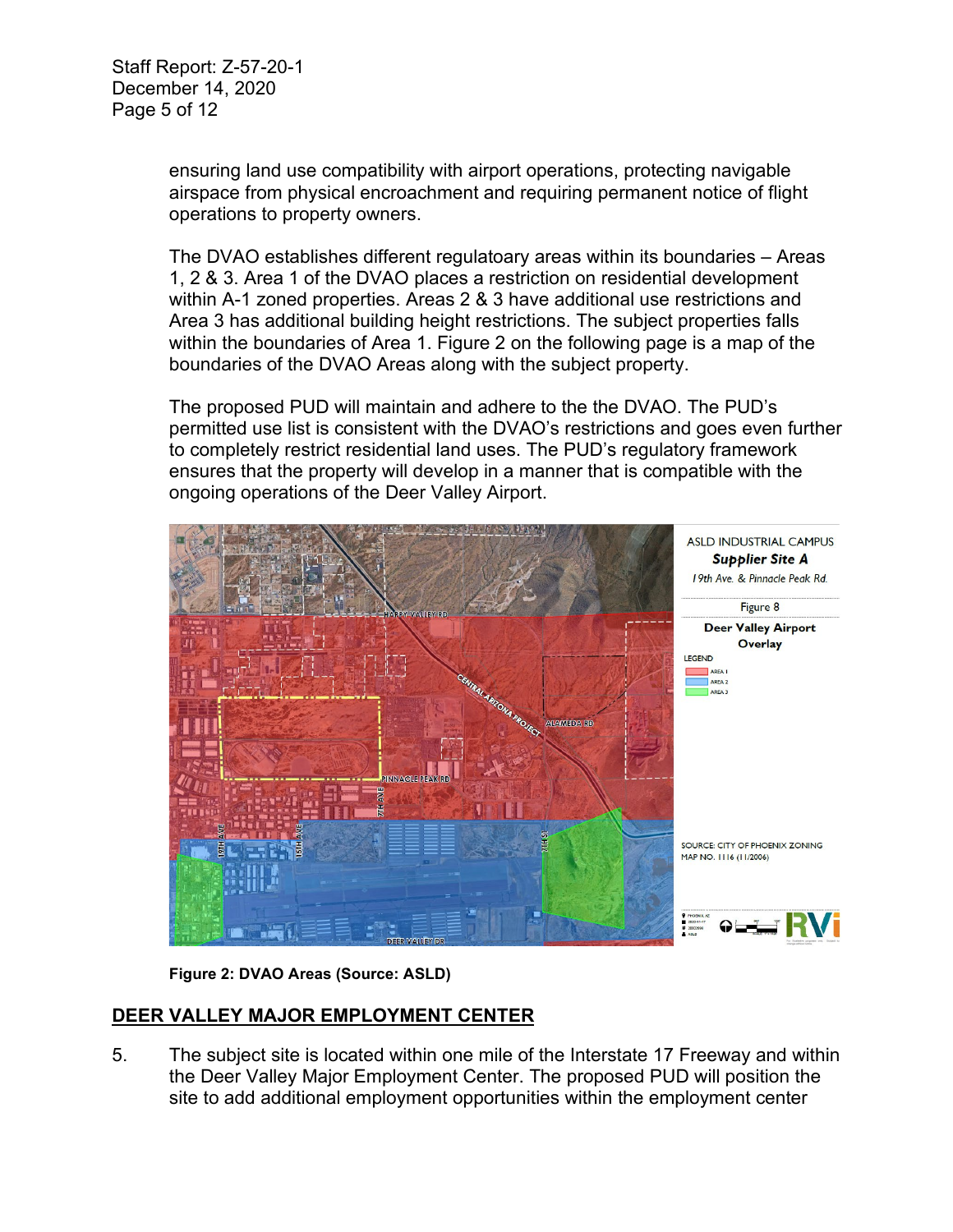Staff Report: Z-57-20-1 December 14, 2020 Page 6 of 12

and within close proximity to a major freeway corridor.

#### **PUD NARRATIVE**

- 6. The proposal was developed utilizing the PUD zoning designation. The Planned Unit Development (PUD) is intended to create a built environment that is superior to that produced by conventional zoning districts and design guidelines. Using a collaborative and comprehensive approach, an applicant authors and proposes standards and guidelines that are tailored to the context of a site on a case by case basis. Where the PUD Development Narrative is silent on a requirement, the applicable Zoning Ordinance provisions will be applied. A link to the submitted PUD Narrative is included in this report as Exhibit C. Stipulation No. 1 includes a requirement to provide an updated version of the narrative after City Council approval.
- 7. **Land Use**: The PUD permitted use list consists of the permitted uses from the A-2 Industrial District and the Commerce Park District's General Commerce Park option. The use list will permit a variety of uses that are consistent with the permitted uses in the surrounding area and will be compatible with the operations of Deer Valley Airport. In additional to the industrial and commerce park uses, the PUD also permits research and test track facilities which will allow for the ongoing operation of the Exponent facility on the southern portion of the site. In order to ensure that the site is development with the desired employmentoriented uses and with the goal of ensuring compatibility with the Deer Valley Airport, the PUD prohibits residential uses on the property.
- 8. **Development Standards**: The PUD establishes a uniform set of development standards for the entire site. A full list of the development standards can be found on pages 9 through 14 in the PUD Narrative. Below is a summary that highlights some of the development standards.
	- **Building Height**: Maximum 80 and in addition to the building height exceptions outlined in the Zoning Ordinance (Section 701.B), nonhabitable mechanical equipment and structures that may include, but are not limited to, elements such air separators, exhaust pipes, storage tanks, and gas processing equipment are permitted up to 150 feet in height.
	- **Open Space**: For any property development in excess of 56 feet: A minimum of ten 10 percent of the parcel's total net area shall be open space with appropriate landscaping and other employee-oriented amenities.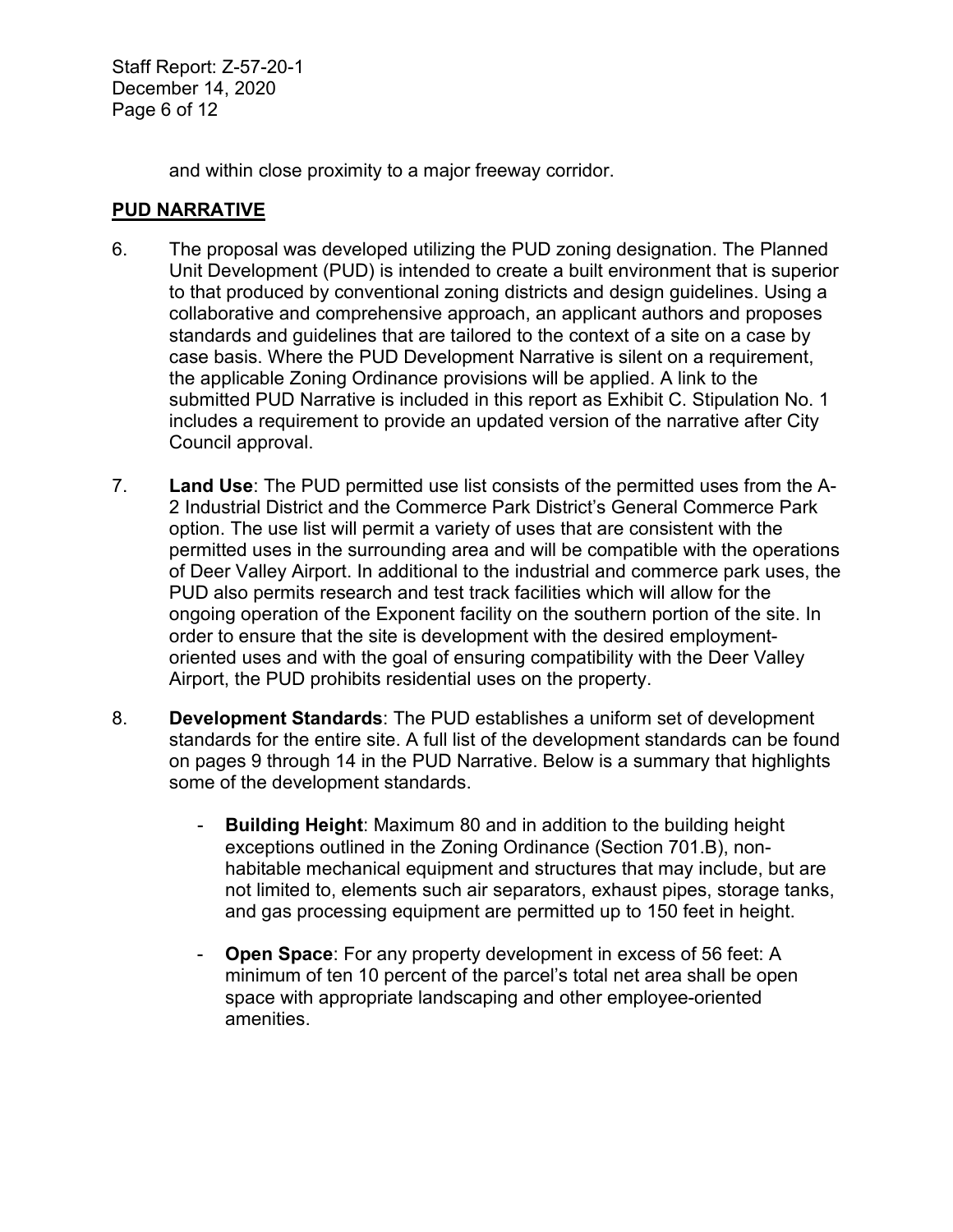Staff Report: Z-57-20-1 December 14, 2020 Page 7 of 12

## - **Building / Landscape Setbacks**

- o Arterial or Collector Street: 50 feet minimum.
- o Local Street: 20 feet minimum.

The PUD's standards for landscape setbacks exceed those in the Commerce Park / General Commerce Park and A-2 zoning districts. The landscape setback standards will provide for a significant buffer between the onsite uses and the adjacent streets. The PUD also contains enhanced landscaping standards for the landscape setbacks. The setbacks along streets will be required to provide a tree every twenty feet, five shrubs per tree and a minimum of 60 percent of the setback area having live ground cover.

The PUD utilizes the Zoning Ordinance standards for parking, signs, lighting and screening.

- 9. **Streetscape & Other Guidelines:** The PUD Narrative outlines additional provisions to enhance the projects interface with public streets. The PUD will require the provision of a detached sidewalk along the site's perimeter streets with a double row of trees. The PUD also contains guidelines that address the design of buildings and open space.
- 10. **Development Phases:** The PUD does not propose a phasing schedule for the site. It is envisioned that Exponent will continue to operate on the site per the terms of their lease with ASLD. Infrastructure improvements and enhanced streetscapes are addressed in the PUD Narrative and the stipulations will be administered as redevelopment occurs on the site.

## **PLANS AND INITIATIVES**

- 11. **[Deer Valley Character Plan:](https://www.phoenix.gov/villagessite/Documents/pdd_pz_pdf_00472.pdf)** The Deer Valley Village Planning Committee and Phoenix City Council adopted the Deer Valley Village Character Plan in 2018. Development of a Character Plan by each of the fifteen Village Planning Committees was called for in the 2015 General Plan Update. The Deer Valley Village Character Plan celebrates the village's assets and highlights elements of the 2015 General Plan that the Deer Valley Village Planning Committee identified as most relevant to their community. The PUD Narrative addresses several of the General Plan policies identified in the Character Plan including support for land use and rezoning cases that facilitate the location of employment generating uses in employment centers and development of sites with existing infrastructure and transportation capacity.
- 12. **[Tree and Shade Master](https://www.phoenix.gov/parks/parks/urban-forest/tree-and-shade) Plan:** The Tree and Shade Master Plan encourages treating the urban forest as infrastructure to ensure the trees are an integral part of the City's planning and development process. Sidewalks on the street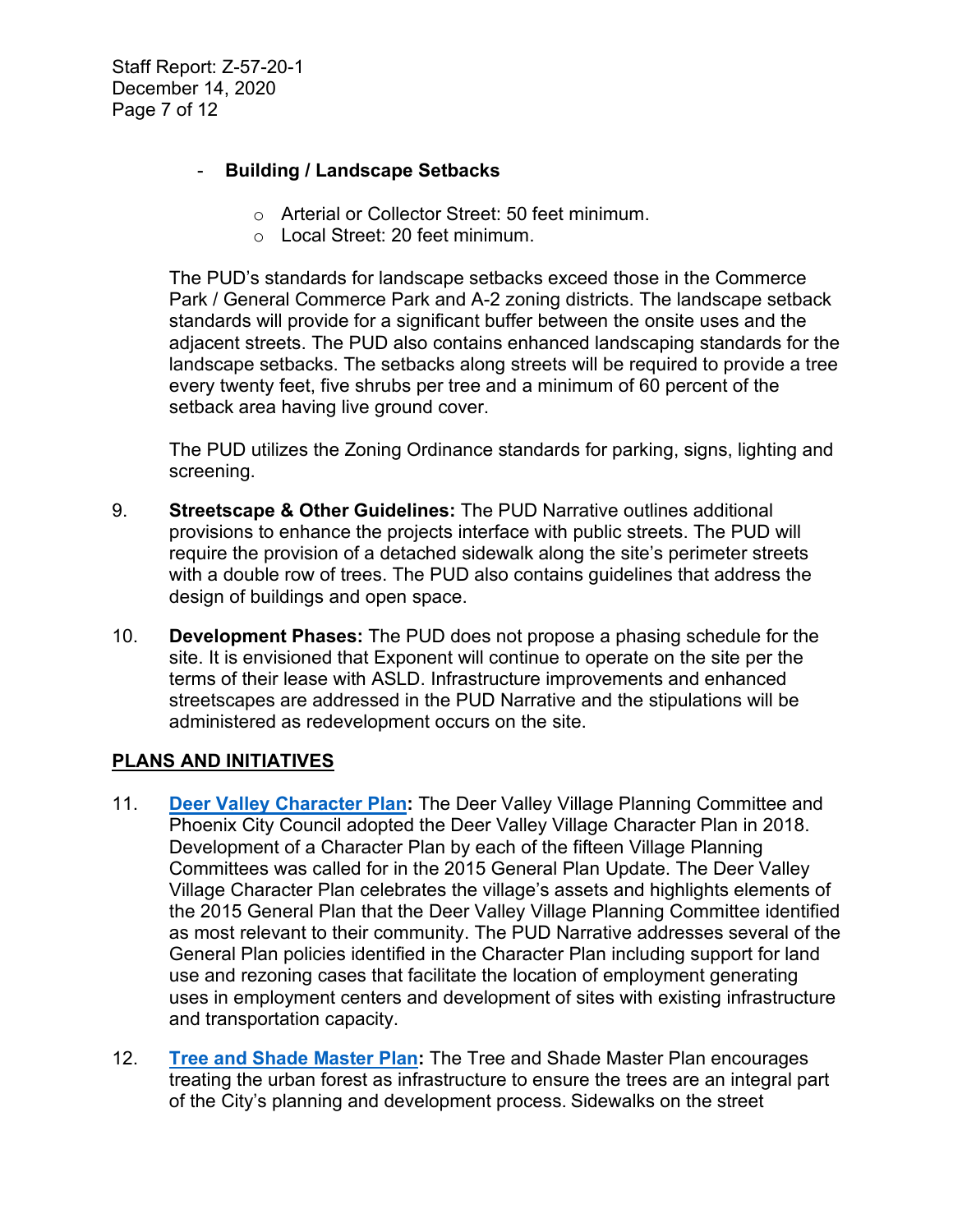frontages should be detached from the curbs to allow trees to be planted on both sides of the sidewalk to provide thermal comfort for pedestrians and to reduce the urban heat island effect.

The PUD contains the following provisions that help to advance the goals of the Tree and Shade Master Plan:

- Minimum 75 percent shading of all publicly accessible sidewalks and trails along arterial and collector roadways by means of vegetation at maturity and/or shade structures.
- Detached sidewalks along both sides of public streets with single trunk trees.
- 13. **[Complete Streets](https://www.phoenix.gov/streets/complete-streets-program) Guidelines:** In 2014, the City of Phoenix City Council adopted the Complete Streets Guiding Principles. The principles are intended to promote improvements that provide an accessible, safe, connected transportation system to include all modes, such as bicycles, pedestrians, transit, and vehicles. The PUD Narrative specifically addresses the Complete Street Guidelines in sections 6c on pages 17 through 18.

The General Plan's Trail Map call for a multi-use trail along the west side of 19th Avenue. Stipulation No. 12 has been included requiring the dedication of the trail easement and eventual construction of the trail.

14. **[Reimagine Phoenix:](https://www.phoenix.gov/publicworks/reimagine)** As part of the Reimagine Phoenix Initiative, the City of Phoenix is committed to increasing the waste diversion rate to 40 percent by 2020 and to better manage its solid waste resources. The PUD Narrative does not address how recycling will be provided on site.

# **COMMUNITY CORRESPONDENCE**

15. At the time of this report the Planning and Development Department had not received any comments from the community regarding this request.

## **INTERDEPARTMENTAL COMMENTS**

- 16. **Public Works Department, Flood Plain Management Division**: It has been determined that this parcel is not in a Special Flood Hazard Area (SFHA), but located in a Shaded Zone X, on panel 1280 L of the Flood Insurance Rate Maps (FIRM) dated January 29, 2015.
- 17. **Fire Department**: The Department's Fire Prevention Division saw no issues with the request but did emphasize that the site or/and building(s) shall comply with the Phoenix Fire Code. The Department went on to note that the water supply for the site is unknown at this time and will need to be addressed to meet the required fire flow per the Phoenix Fire Code.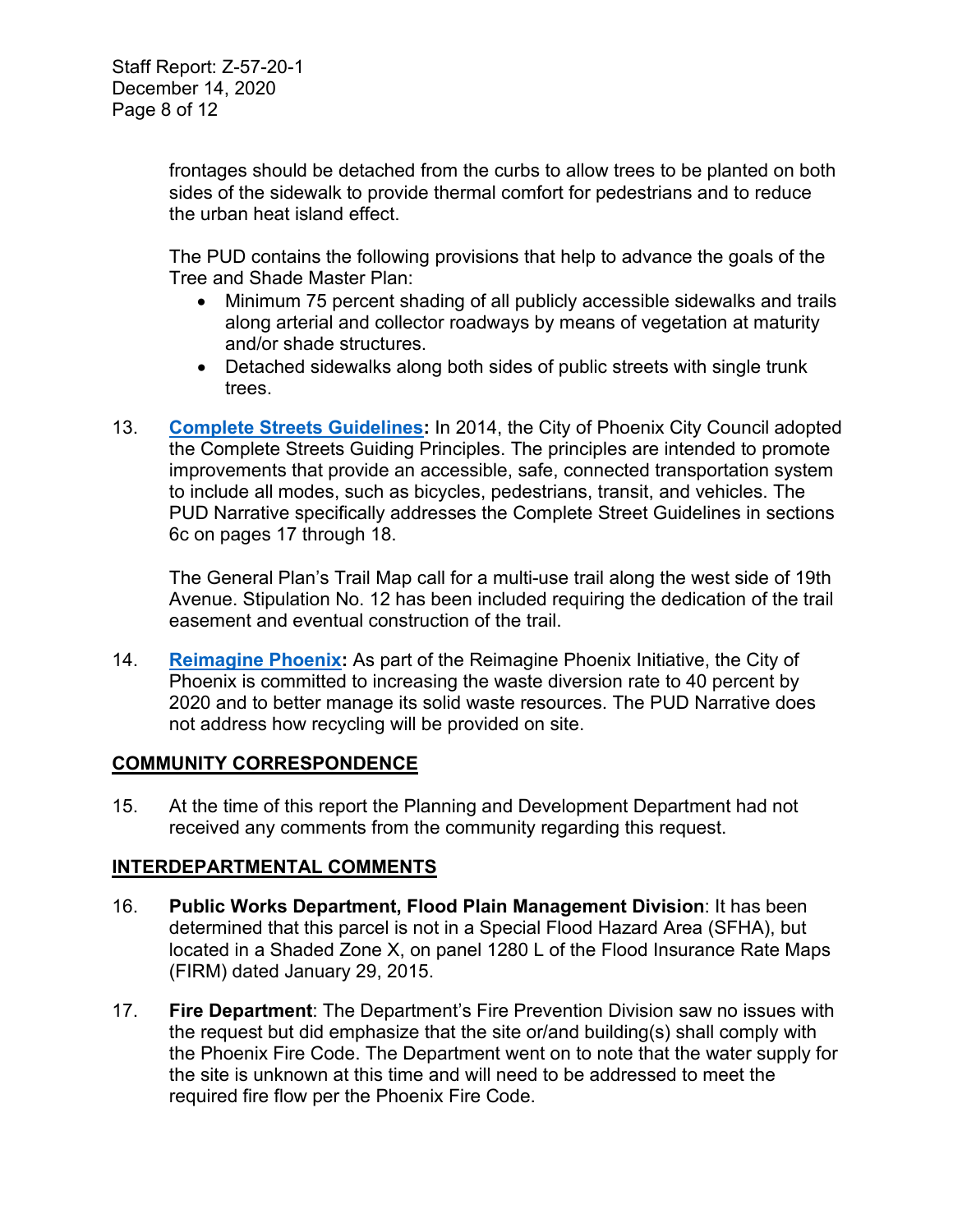- 18. **Street Transportation Department**: The Street Transportation Department provided several comments related to street planning, design and pedestrian safety that have been addressed in the PUD Narrative. Stipulation Nos. 2 through 12 address the requirements for the project to dedicate the necessary right-of-way for adjacent streets, street construction and the requirement for a traffic impact study and traffic signal conduit plan.
- 19. **Public Transit Department:** The Public Transit Department requested the PUD Narrative address pedestrian safety connectivity, safety and comfort between any public transit facilities and buildings on the site. These provisions have been included in the PUD's Pedestrian Circulation subsection on pages 13 through 14.

In addition, the Public Transit Department has requested dedication of right-ofway and construction of four bus stop pads at various locations along 19th Avenue and 7th Avenue. This request is addressed in Stipulation No. 14.

- 20. **Aviation Department**: Due to the property's proximity to the Deer Valley Airport, the Aviation Department has requested requiring coordination with the Federal Aviation Administration and additional notice to prospective purchasers. These requests are addressed in Stipulations Nos. 15 and 16.
- 21. **Archaeology Office**: The site has not been identified as being archaeologically sensitive. However, in the event archaeological materials are encountered during construction, all ground disturbing activities must cease within 33-feet of the discovery and the City of Phoenix Archaeology Office must be notified immediately and allowed time to properly assess the materials. This is addressed in Stipulation 17.

#### OTHER

22. Development and use of the site are subject to all applicable codes and ordinances. Zoning approval does not negate other ordinance requirements. Other formal actions such as, but not limited to, zoning adjustments and abandonments may be required.

#### **Findings**

- 1. The PUD provides a framework for the development of the site and positions the area for future investment.
- 2. The PUD contains standards that ensures development on the site will be consistent with the area's character and compatible with surrounding uses and the ongoing operation of the Deer Valley Airport.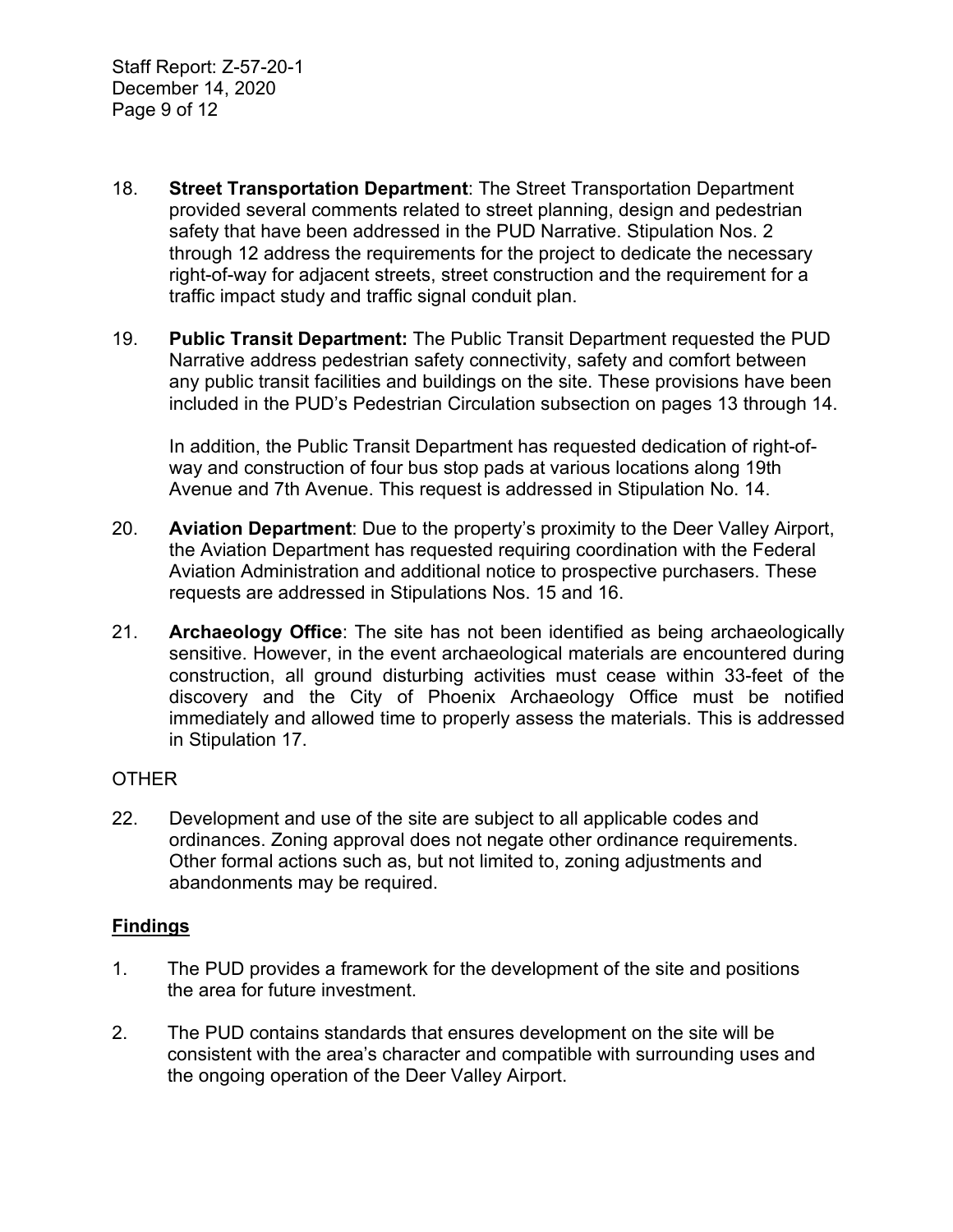Staff Report: Z-57-20-1 December 14, 2020 Page 10 of 12

3. The PUD will further establish the site as a destination for employment uses that maximize the site's existing transportation infrastructure assets.

#### **Stipulations**

- 1. An updated Development Narrative for the ASLD Supplier Site A PUD reflecting the changes approved through this request shall be submitted to the Planning and Development Department within 30 days of City Council approval of this request. The updated Development Narrative shall be consistent with Development Narrative dated December 3, 2020 as modified by the following stipulations.
- 2. The developer shall dedicate 55 feet of right-of-way and construct the east half of 19th Avenue for the full limits of the project per Cross Section C standards identified on the City of Phoenix Street Classification Map, as modified and approved by the Street Transportation and Planning and Development departments.
- 3. The developer shall dedicate 40 feet of right-of-way and construct the south half of Alameda Road for the full limits of the project per Cross Section E standards identified on the City of Phoenix Street Classification Map, as modified and approved by the Street Transportation and Planning and Development departments.
- 4. Prior to preliminary site plan approval for a redevelopment proposal for the northern portion of the site. The developer shall dedicate the appropriate conditional right-of-way to provide legal access to the southern portion of the site (Exponent lease area) to connect to the existing Sarah Bass Place alignment at 19th Avenue. Limits of dedication shall be per design as approved by the Street Transportation Department.
- 5. Prior to preliminary site plan approval for a redevelopment proposal for the southern portion of the site (Exponent lease area) the developer shall submit an updated Traffic Impact Study (TIS) which will address the potential need for a collector street (Sarah Bass Place Alignment) between 19th Avenue and 7th Avenue. Development will be responsible for all additional dedications and or roadway and signal improvements as identified by the study, as modified and approved by the Street Transportation Department.
- 6. The developer shall dedicate 55 feet of right-of-way and construct the north half of Pinnacle Peak Road for the full limits of the project per Cross Section C identified on the City of Phoenix Street Classification Map, or/as modified and approved by the Street Transportation and Planning and Development departments.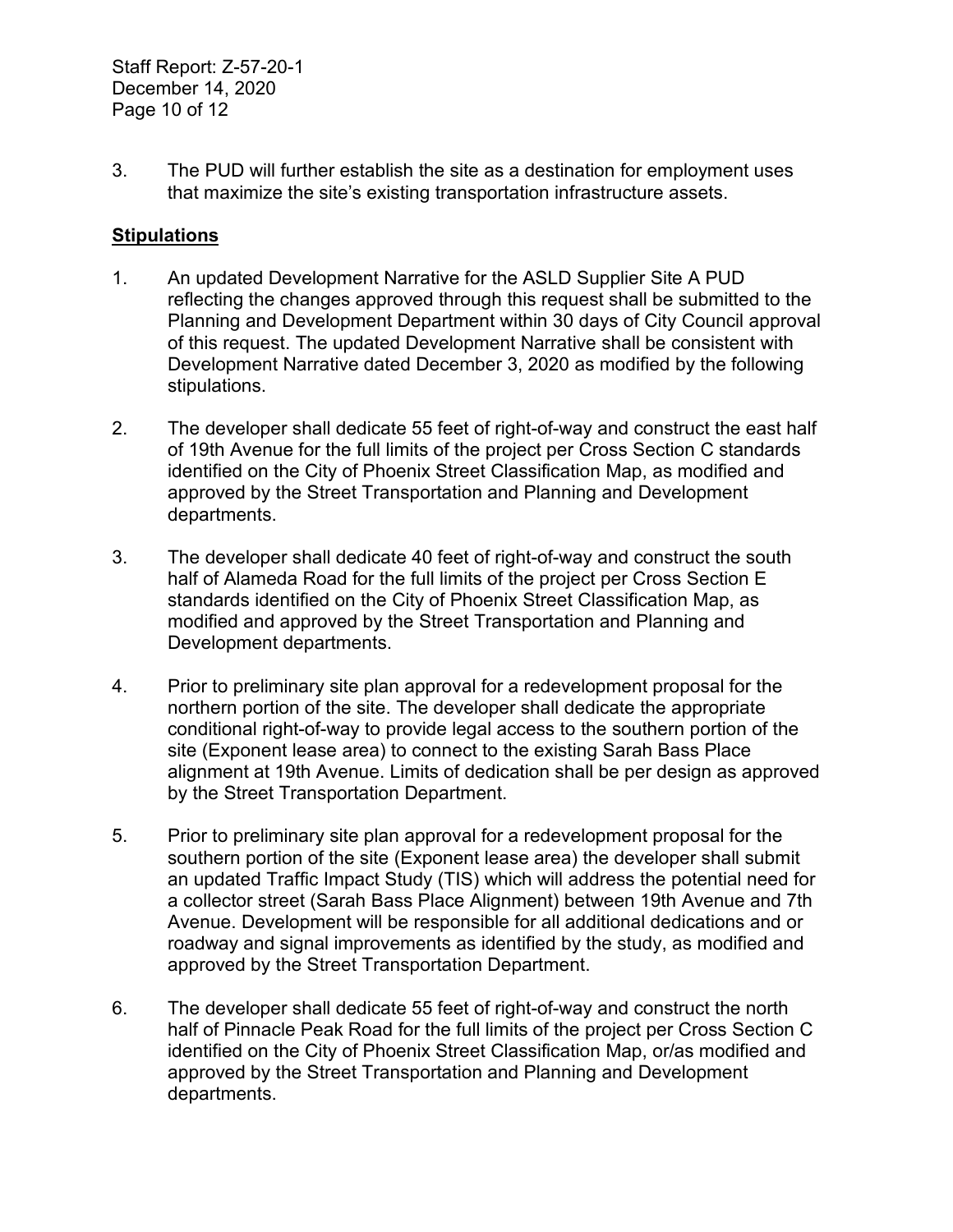Staff Report: Z-57-20-1 December 14, 2020 Page 11 of 12

- 7. The developer shall be required to dedicate and construct the west half of 7th Avenue for the full project limits per Cross Section D roadway standards identified on the City of Phoenix Street Classification Map. Ultimate dedications and alignment shall be consistent with the approved geometric design for 7th Avenue, as provided by the Street Transportation Department.
- 8. The developer shall dedicate 60 feet of right-of-way and construct 15th Avenue for the full limits of the project per Cross Section F identified on the City of Phoenix Street Classification Map, or as modified and approved by the Planning and Development Department. The necessity of 15th Avenue dedication and construction may be evaluated for future need, based upon subsequent development submittals and traffic impact analysis.
- 9. The applicant shall submit a Traffic Impact Study (TIS) to the City for this development. No preliminary approval of plans shall be granted until the study is reviewed and approved by the City. Contact the Street Transportation Department to set up a meeting to discuss requirements of the study. The TIS shall provide signal warrant analysis for the intersections of 7th Avenue and Pinnacle Peak Road, and 19th Avenue and Alameda Road. Development will be responsible for all additional dedications and or roadway and signal improvements as identified by the approved study.
- 10. The developer shall install underground conduit and install J-boxes for future traffic signal installation at the intersections of 7th Avenue and Pinnacle Peak Road, and 19th Avenue and Alameda Road for future signalization, as approved by the Street Transportation Department.
- 11. All designated public roadways shall meet the City of Phoenix, Storm Water Design Manual for dry crossings, as modified and approved by the Street Transportation Department.
- 12. The developer shall construct all streets within and adjacent to the development with paving, curb, gutter, sidewalk, curb ramps, streetlights, median islands, landscaping and other incidentals, as per plans approved by the Planning and Development Department. All improvements shall comply with all ADA accessibility standards.
- 13. The developer shall dedicate a 30-foot wide multi-use trail easement (MUTE) along 19th Avenue and construct a minimum 10-foot wide multi-use trail (MUT) within the easement in accordance with the MAG supplemental detail and as modified and approved by the Planning and Development Department. Where conflicts or restrictions exist, the developer shall work with the Site Planning section on an alternate design through the technical appeal process.